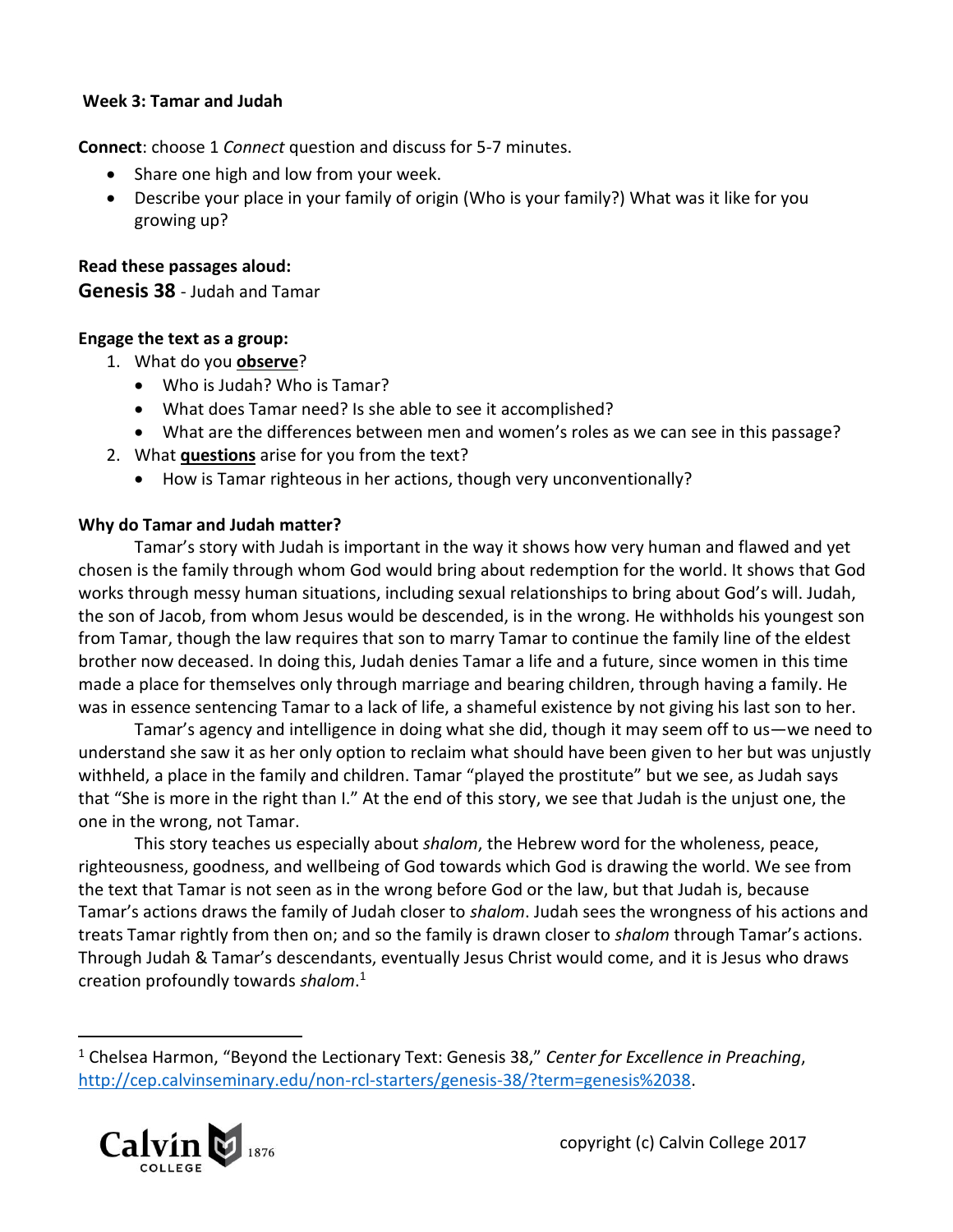Tamar's story also matters in that it draws out a mother of the faith, whose agency and action preserved the family line that Jesus would eventually come from, and who restored a family broken by death and injustice. It's important to see how God redeems—no matter the situation or circumstance and to see God's agency in the lives of women as well as men in a culture and time where men dominated over women, often resulting in abuse or neglect, as Tamar's situation shows.

## **Put this Bible story in one sentence:**

"In this story, God  $\overline{\phantom{a}}$ 

#### **How do Judah and Tamar point us to Jesus?**

Judah and Tamar are the very ancestors from whom Jesus would descend. Again, God shows himself faithful in the lives of unfaithful people, drawing out good from bad and unjust situations.

The Hebrew conception of righteousness isn't divided morally into simple categories of right/wrong or good/bad, but instead refers to what draws communities and people toward *shalom*. Morally, we can look at Tamar posing as a prostitute and having sex with her father-in-law as wrong, period. But that would be to miss something important in what she is doing—trying to restore some order, to right the wrongs done to her by Judah in denying her his last son. Tamar's unconventional action draws the family of Judah and their whole community more towards *shalom*, because Judah then recognizes his sin, and begins to treat her rightly, and she bears twins who would carry on the family name.<sup>2</sup> Judah repents of his sinful ways when God humbles him through Tamar, and he is transformed. It's through his line, of all his brothers, the twelve sons of Jacob, that God would redeem the world through Jesus.<sup>3</sup>

In the same way, Jesus' birth and life draws the community and the whole world towards *shalom*. The circumstances around his birth were also questionable—a young, unmarried girl suddenly becoming pregnant; and, when Jesus began his ministry, the religious leaders really did not care for what he had to say because it offended their moral sensibilities, though it was all true and proclaiming the kingdom of God.<sup>4</sup>

Tamar's story points us to Jesus in the way that God chooses to work through people and their messiness to bring about God's will for redemption. Not only does God use human families and situations, but God *joins* the human family and situation in Jesus Christ.<sup>5</sup> In becoming incarnate, Jesus Christ draws creation and humankind closer to *shalom*; and it is through Christ that *shalom* will prevail and the kingdom of God will come in its fullness.

# **3. So Now What?**

- Where have you seen God work through messy situations?
- What are some messy situations that you are in right now?

 $\overline{a}$ 



<sup>2</sup> Chelsea Harmon, "Beyond the Lectionary Text: Genesis 38."

<sup>3</sup> Ibid; Matthew 1:2-3

 $4$  E.g.) Matthew 12:1-8; Matthew 15:1-20.

<sup>5</sup> Philippians 2:6-8.